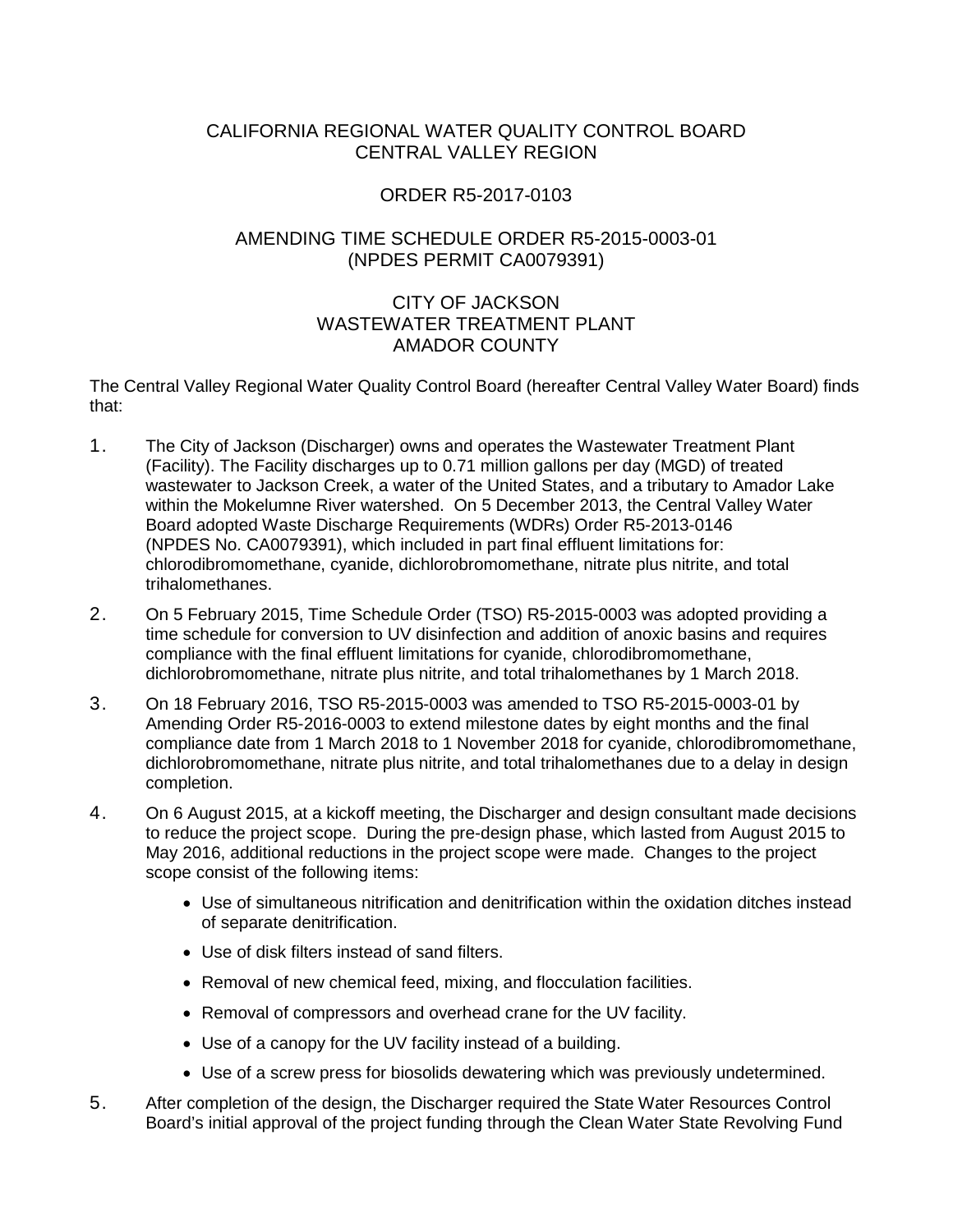(SRF) prior to awarding the bid for the project. Securing the final Finance Agreement (initial approval) and awarding the bid was delayed by approximately four months due to the changes listed in Finding 4 and the following events:

| <b>Date</b>        | <b>Activity</b>                                                                                                                                                                                                                                                                                                                                                                        |
|--------------------|----------------------------------------------------------------------------------------------------------------------------------------------------------------------------------------------------------------------------------------------------------------------------------------------------------------------------------------------------------------------------------------|
| 27 July 2016       | SRF staff requested an addendum to CEQA documentation<br>due to the reduction in project scope.                                                                                                                                                                                                                                                                                        |
| 29 August 2016     | Addendum #2 to the Final Environmental Impact Report (EIR),<br>which addresses the project scope changes contained in<br>Finding 4 and confirms that a supplemental EIR is not required,<br>is certified by the Discharger. The Discharger files a Notice of<br>Determination with Amador County.                                                                                      |
| Mid-October 2016   | SRF staff complete review of the environmental portion of the<br>SRF loan.                                                                                                                                                                                                                                                                                                             |
| 28 October 2016    | The Discharger issues a Request for Bids. The 6-week bidding<br>period ended on 9 December 2016.                                                                                                                                                                                                                                                                                       |
| 5 December 2016    | The draft Finance Agreement from SRF is issued.                                                                                                                                                                                                                                                                                                                                        |
| 5 January 2017     | Review of the bids is completed and a recommendation is<br>made by the Discharger's consultant.                                                                                                                                                                                                                                                                                        |
| Early January 2017 | SRF staff request that the Discharger obtain a letter from the<br>U.S. Army Corps of Engineers stating that a 404 Permit is no<br>longer necessary due to the changes in planned activities.<br>SRF staff also question the Discharger's ability to repay the<br>SRF loan due to negotiations with the Central Valley Water<br>Board over a fine imposed for sanitary sewer overflows. |
| 1 February 2017    | The final Finance Agreement is signed after the Discharger<br>submitted a letter to SRF explaining why the 404 Permit is no<br>longer required. A separate letter to SRF from the Discharger's<br>attorney certified the Discharger's ability to repay the loan.                                                                                                                       |
| 13 February 2017   | The bid is awarded by the Discharger at the City Council<br>meeting.                                                                                                                                                                                                                                                                                                                   |

- 6. In a letter dated 26 May 2017, after an initial construction schedule was provided to the Discharger at the end of April 2017, the Discharger requested to extend all remaining milestone dates and the date for compliance with the final effluent limitations for cyanide, chlorodibromomethane, dichlorobromomethane, nitrate plus nitrite, and total trihalomethanes in TSO R5-2015-0003-01 by seven months excluding annual Progress Reports due to the delay described in Finding 4, plus consideration of the construction schedule and any additional unforeseen delays. This Order amends the compliance schedule in TSO R5-2015- 0003-01 to extend the applicable milestone dates by seven months and the date for compliance with final effluent limitations for cyanide, chlorodibromomethane, dichlorobromomethane, nitrate plus nitrite, and total trihalomethanes to 1 June 2019.
- 7. Issuance of this Order is exempt from the provisions of the California Environmental Quality Act (Pub. Resources Code, § 21000 et seq.) pursuant to Water Code section 13389, since the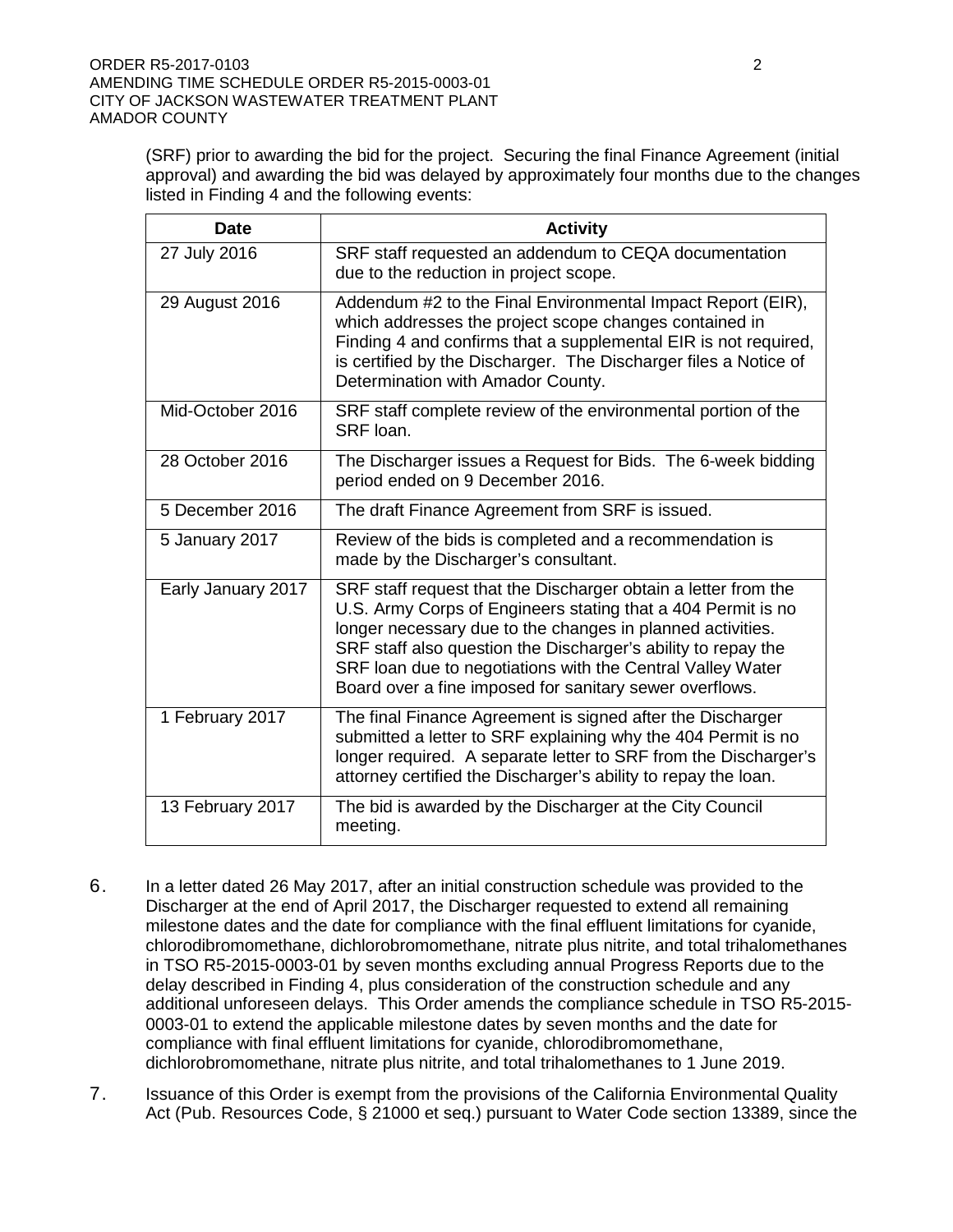adoption or modification of an NPDES permit for an existing source is statutorily exempt, and this Order only serves to implement a NPDES permit. (*Pacific Water Conditioning Ass'n, Inc. v. City Council of City of Riverside* (1977) 73 Cal.App.3d 546, 555-556.).

8. On 20 October 2017, in Redding, California, after due notice to the Discharger and all other affected persons, the Central Valley Water Board conducted a public hearing at which evidence was received to consider amending TSO R5-2015-0003-01.

**IT IS HEREBY ORDERED THAT** pursuant to CWC Sections 13301 and 13267, TSO R5-2015-0003-01 is amended as shown in underline/strikeout format in Attachment I and the compliance schedule is extended to 1 June 2019 to allow time for construction of the compliance project. This Order is effective upon adoption.

Any person aggrieved by this action of the Central Valley Water Board may petition the State Water Board to review the action in accordance with Water Code section 13320 and California Code of Regulations, title 23, sections 2050 and following. The State Water Board must receive the petition by 5:00 p.m., 30 days after the date of this Order, except that if the thirtieth day following the date of this Order falls on a Saturday, Sunday, or state holiday, the petition must be received by the State Water Board by 5:00 p.m. on the next business day. Copies of the law and regulations applicable to filing petitions may be found on the Internet at:

http://www.waterboards.ca.gov/public\_notices/petitions/water\_quality or will be provided upon request.

I, PAMELA C. CREEDON, Executive Officer, do hereby certify the foregoing is a full, true, and correct copy of an Order adopted by the California Regional Water Quality Control Board, Central Valley Region, on **20 October 2017**.

> \_\_\_\_\_\_\_\_\_\_\_\_\_\_\_\_\_\_\_\_\_\_\_\_\_\_\_\_\_\_ *Original signed by*PAMELA C. CREEDON, Executive Officer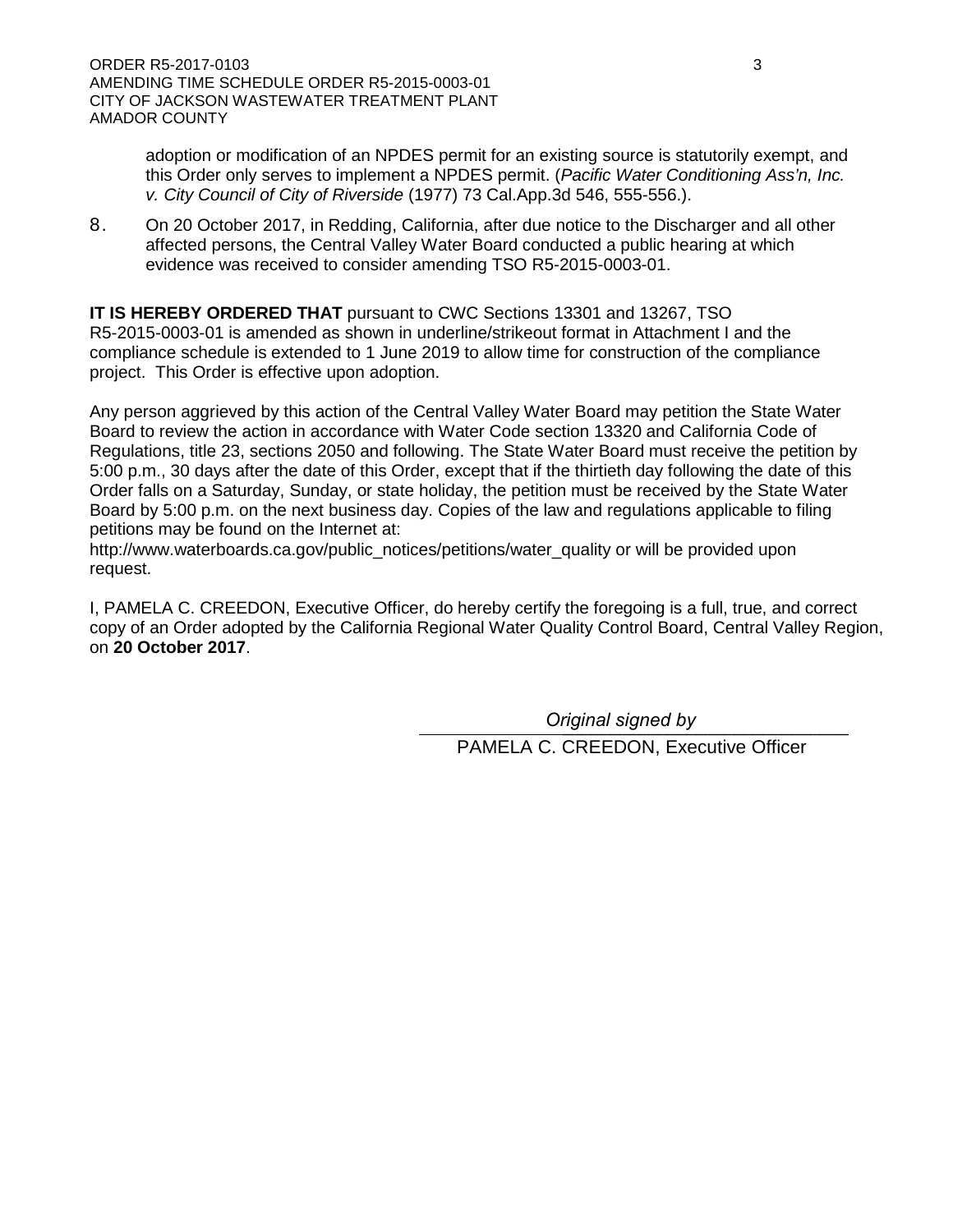## CALIFORNIA REGIONAL WATER QUALITY CONTROL BOARD CENTRAL VALLEY REGION

## TIME SCHEDULE ORDER R5-2015-0003-0102 REQUIRING CITY OF JACKSON WASTEWATER TREATMENT PLANT AMADOR COUNTY

## TO COMPLY WITH REQUIREMENTS PRESCRIBED IN ORDER R5-2013-0146-01 (NPDES PERMIT NO. CA0079391)

The California Regional Water Quality Control Board, Central Valley Region, (Central Valley Water Board or Board) finds that:

- 1. The City of Jackson (Discharger) owns and operates the Wastewater Treatment Plant (Facility). The Facility discharges up to 0.71 million gallons per day (MGD) of treated wastewater to Jackson Creek, a water of the United States, and a tributary to Amador Lake within the Mokelumne River watershed.
- 2. On 25 October 2007, the Central Valley Water Board adopted Waste Discharge Requirements (WDRs) Order R5-2007-0133 (NPDES No. CA0079391), which included final effluent limitations for, *inter alia*, aluminum, ammonia, copper, cyanide, dichlorobromomethane, nitrate, total coliform organisms, zinc, and turbidity. Finding that the Discharger could not comply with many of the final effluent limitations in WDRs Order R5-2007-0133, the Central Valley Water Board granted the Discharger a compliance schedule in the WDRs that required compliance with the final effluent limits for ammonia, copper, cyanide, dichlorobromomethane, and zinc by 18 May 2010, and with the final effluent limit for aluminum by 1 October 2012.
- 3. The Discharger subsequently requested additional time beyond the compliance dates in WDRs Order R5-2007-0133 to complete Facility upgrades, and requested that the Board provide it with protection from mandatory minimum penalties (MMPs) by issuing a Time Schedule Order (TSO) pursuant to Water Code section 13300. On 3 November 2011, the Central Valley Water Board issued TSO R5-2011-0909, which provided additional time for the Discharger to come into compliance with the final effluent limitations for aluminum, ammonia, copper, cyanide, dichlorobromomethane, nitrate, total coliform organisms, zinc, and turbidity. The TSO required that the Discharger complete the following upgrades by 1 March 2015:
	- pH, DO, SCADA Monitoring, Recording, Controls, and Alarms systems,
	- Alkalinity Adjustment System and the Prefilter Coagulation/Flocculation improvements, and
	- the mechanisms to increase the Chlorine Mixing Energy system.
- 4. The Discharger found that it could not consistently comply with the interim limits in TSO R5-2011-0909. The Central Valley Water Board therefore revised TSO R5-2011-0909 on 13 November 2013, granting the Discharger higher interim limits based on the Facility's current performance.
- 5. On 5 December 2013, the Central Valley Water Board adopted WDRs Order R5-2013-0146, which imposed Final Effluent Limitations IV.A.1, which reads, in part, as follows: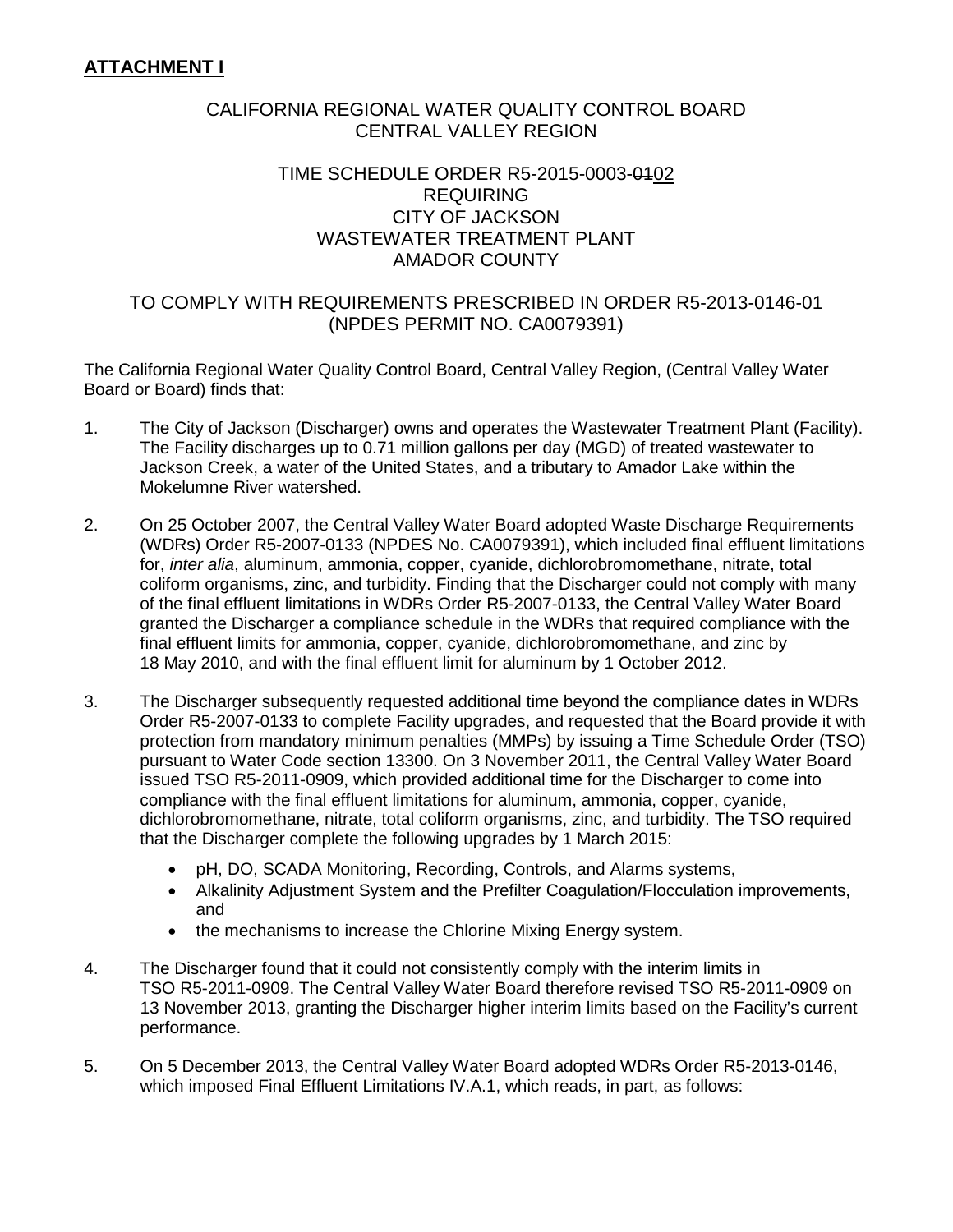### TIME SCHEDULE ORDER R5-2015-0003-0102 - 2 - CITY OF JACKSON WASTEWATER TREATMENT PLANT AMADOR COUNTY

| Parameter                          |               | <b>Effluent Limitations</b> |                   |                  |                          |                          |
|------------------------------------|---------------|-----------------------------|-------------------|------------------|--------------------------|--------------------------|
|                                    | Units         | Average<br>Monthly          | Average<br>Weekly | Maximum<br>Daily | Instantaneous<br>Minimum | Instantaneous<br>Maximum |
| Ammonia Nitrogen (total            | mg/L          | 2.3                         |                   | 5.5              | $- -$                    | --                       |
| as N)                              | lbs/day       | 14                          |                   | 3.3              |                          |                          |
| <b>Cyanide Total</b>               | $\mu$ g/L     | 4.2                         |                   | 8.8              | $- -$                    | --                       |
| Copper, Total<br>Recoverable       | $\mu$ g/L     | 3.9                         |                   | 6.2              |                          |                          |
| Chlorodibromomethane               | $\mu$ g/L     | 0.41                        |                   | 0.82             |                          |                          |
| Dichlorobromomethane               | $\mu$ g/L     | 0.56                        | --                | 1.4              | --                       | --                       |
| Nitrate Plus Nitrite (as N)        | mg/L          | 10                          |                   | --               | $- -$                    | $- -$                    |
| <b>Total Coliform</b><br>Organisms | MPN/100<br>mL |                             | $2.2^1$           | $23^{2}$         |                          | 240                      |
| Total Trihalomethanes <sup>3</sup> | $\mu$ g/L     | 80                          |                   | --               |                          |                          |
| Zinc, Total Recoverable            | $\mu$ g/L     | 42                          |                   | 57               |                          |                          |

Table 6. Effluent Limitations

1. Applied as a 7-day median effluent limitation

2. Not to be exceeded more than once in any 30-day period

3. Applies to the sum of bromoform, chlorodibromomethane, chloroform, and dichlorobromomethane

- 6. The final effluent limitations for cyanide, copper, dichlorobromomethane, and zinc in WDRs Order R5-2013-0146 varied slightly from the applicable effluent limitations in the previous WDRs due to the statistical variance in the effluent dataset, but were based upon the same numeric water quality standard and are thus not considered more or less stringent limits. The ammonia limit was calculated using a pH limit of 8.0, which equated to a less stringent ammonia limit than in the previous WDRs, since ammonia is less toxic to aquatic life at lower pH values. WDRs Order R5-2013-0146 did not contain final aluminum effluent limitations because aluminum effluent concentrations were below the applicable water quality standard and thus the discharge no longer demonstrated reasonable potential to cause an exceedance in Jackson Creek. However, the final effluent limitation for nitrate plus nitrate is more stringent, based on modified regulatory requirements for nitrate. Additionally, WDRs Order R5-2013-0146 contains turbidity operational specifications in lieu of, but equivalent to, the previous turbidity effluent limitations in WDRs Order R5-2007-0133.
- 7. Also on 5 December 2013, the Central Valley Water Board adopted TSO R5-2013-0147, which provided the Discharger time to comply with the new final effluent limitations for chlorodibromomethane and total trihalomethanes by replacing the chlorine disinfection system with an ultraviolet (UV) deactivation system. The Discharger was to complete the upgrades by 1 March 2018.
- 8. On 19 December 2013, the Discharger submitted a request to the Central Valley Water Board to remove the compliance project element to construct Chlorine Mixing Energy system since the Facility will replace the existing chlorine disinfection system with UV deactivation. In a letter dated 28 January 2014, the Assistant Executive Offer approved the Discharger's request.
- 9. In December 2014, the Discharger completed the Facility upgrades specified in TSO R5-2011-0909, except for the mechanisms to increase the Facility's Chlorine Mixing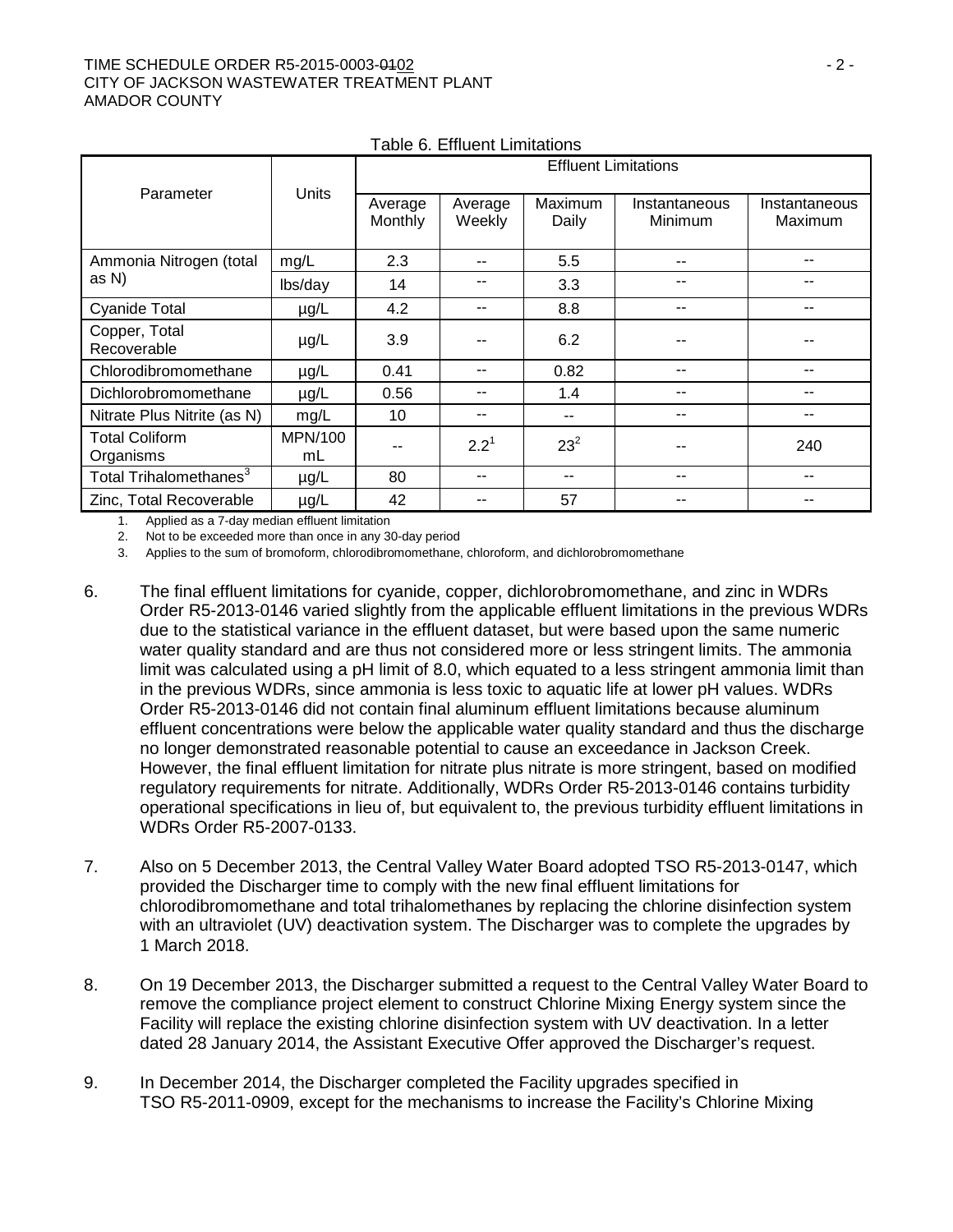Energy system (as approved by the Central Valley Water Board Assistant Executive Officer). Based on new monitoring data, the Facility's discharge complies with the final effluent limitations contained in WDRs Order R5-2013-0146 for ammonia and total coliform organisms.

10. Based on new effluent monitoring data, Facility performance, and a site-specific Copper Water-Effect Ratio Study conducted on 26 September 2014 in accordance with United States Environmental Protection Agency's *2001 Streamlined Water-Effect Ratio Procedure for Discharges of Copper* (EPA 822-R-01-005), the Facility's effluent discharge no longer demonstrated reasonable potential to cause an exceedance of applicable copper and zinc objectives in Jackson Creek. Therefore, on 6 February 2015, the Central Valley Water Board amended WDRs Order R5-2013-0146 to remove the copper and zinc final effluent limitations.

## **NEED FOR TIME SCHEDULE EXTENSION AND LEGAL BASIS**

- 11. On 11 January and 20 May 2010, the Discharger submitted an infeasibility analysis requesting additional time to comply with final effluent limitations for aluminum, ammonia, copper, cyanide, dichlorobromomethane, nitrate, total coliform organisms, turbidity and zinc through construction of a suite of Facility upgrades.
- 12. On 1 November 2012, the Discharger submitted a Pollution Prevention Plan that:
	- Proposed improvements to increase dissolved oxygen levels to comply with ammonia limits,
	- Documented a point disinfection relocation to comply with dichlorobromomethane and cyanide limits, and
	- Proposed to stabilize the wastewater treatment process with the addition of lime to stabilize wastewater pH at (or above) 7.0 to bring effluent nitrate concentrations into compliance.
- 13. On 20 August 2013, the Discharger submitted an Infeasibility Analysis Report requesting additional time to comply with the new final effluent limitations for chlorodibromomethane and total trihalomethanes in WDRs Order R5-2013-0146-01, and requested an extension of the compliance schedule in TSO R5-2011-0909-02 for cyanide, dichlorobromomethane, and nitrate plus nitrite. The Discharger proposed facility upgrades of UV disinfection from chlorine disinfection to comply with the chlorodibromomethane, dichlorobromomethane, total trihalomethanes, and cyanide final effluent limitations, and the addition of anoxic basins to comply with nitrate plus nitrite final effluent limitation. The Discharger projected that all construction would be completed by 30 November 2017 and proposed to achieve compliance with the final effluent limitations by 1 March 2018. As discussed in Finding 7 of this Order, on 5 December 2013 the Central Valley Water Board adopted TSO R5-2013-0147 (requiring compliance with final effluent limits for chlorodibromomethane and total trihalomethanes by 1 March 2018), but TSO R5-2011-0909-02, which set a compliance deadline of 1 March 2015 for the remaining constituents, remained in effect.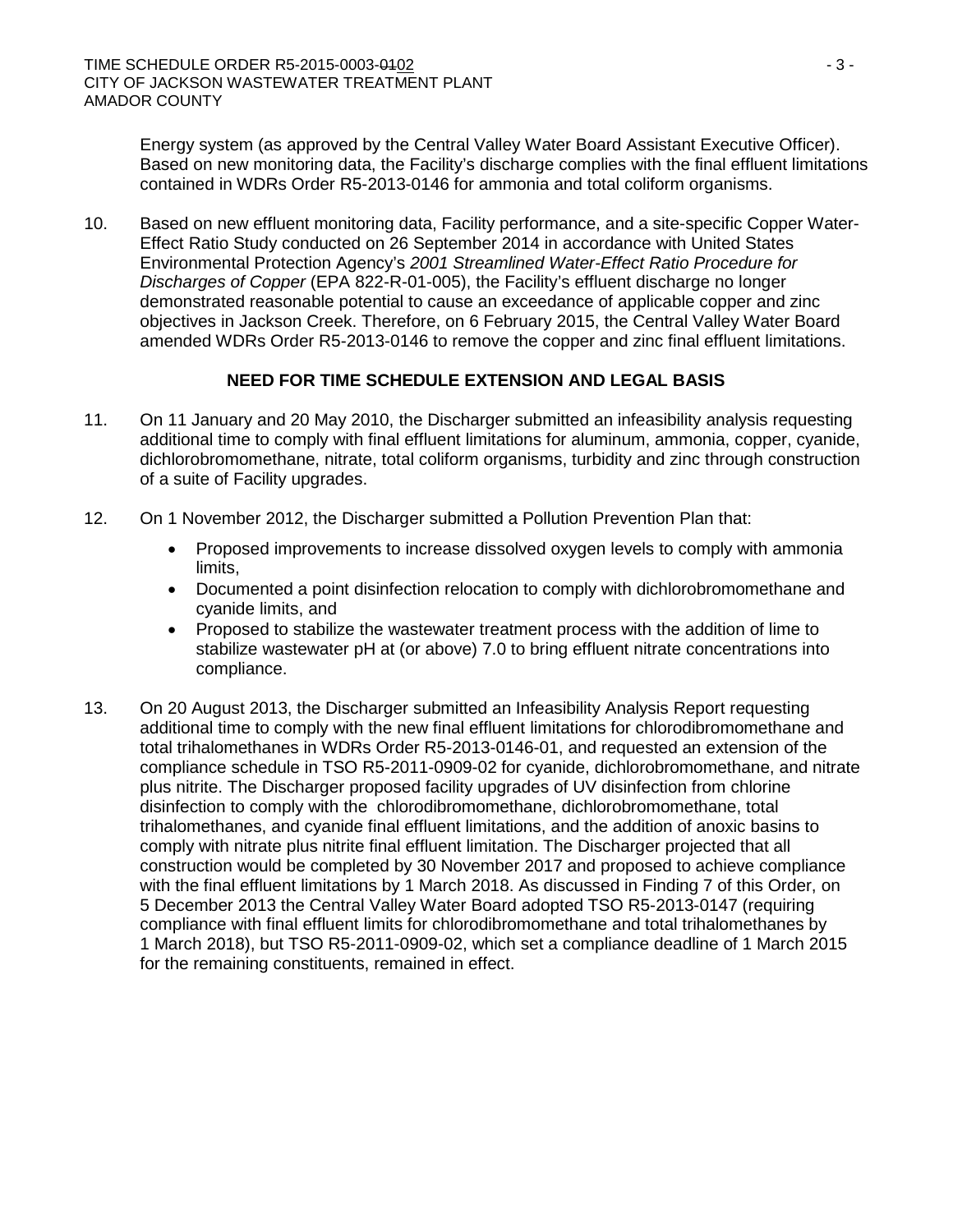### TIME SCHEDULE ORDER R5-2015-0003-0102 - 4 - CITY OF JACKSON WASTEWATER TREATMENT PLANT AMADOR COUNTY

- 14. On 24 November 2014, the Discharger submitted an updated Infeasibility Analysis requesting additional time beyond the time schedule of 1 March 2015 in TSO R5-2011-0909-02 to complete the UV disinfection system and the anoxic basins to comply with the final effluent limitations for cyanide, dichlorobromomethane, and nitrate plus nitrite. The Infeasibility Analyses meet the requirements of the State Water Resources Control Board's Compliance Schedule Policy (Resolution No. 2008-0025, *Policy for Compliance Schedules in National Pollutant Discharge Elimination System Permits*). The Discharger's submittal included: (a) documentation that diligent efforts have been made to quantify pollutant levels in the discharge and the sources of the pollutant in the waste stream; (b) documentation of source control measures and/or pollution minimization measures efforts currently underway or completed; and (c) a proposal for additional or future source control measures, pollutant minimization actions, or waste treatment (i.e., Facility upgrades) with projected time schedules to achieve compliance with final effluent limitations.
- 15. On 6 February 2015, the Central Valley Water Board adopted TSO R5-2015-0003 which implements a time schedule to complete construction of the UV disinfection system and anoxic basins for compliance with final effluent limitations for cyanide, chlorodibromomethane, dichlorobromomethane, nitrate plus nitrite, and total trihalomethanes by 1 March 2018. TSO R5-2015-0003 sets interim limitations and provides protection from MMPs for these constituents.
- 16. In a letter dated 23 September 2015, the Discharger informed the Board of the selection of a new design consultant and requested an extension for the compliance schedule included in TSO R5-2015-0003 for eight months for all dates excluding annual Progress Reports in order to complete design and construction of the UV disinfection system and improvements to achieve denitrification via simultaneous nitrification and denitrification with final compliance achieved by 1 November 2018.
- 17. On 23 November 2015, the Discharger provided additional information to support the request for a revised compliance schedule. Following the adoption of the Facility Pre-Design Report in April 2014, the Discharger's Ratepayer's Protection Alliance raised concerns over project costs. A rate increase process was initiated in September 2014 to allow for the project to proceed. In October 2014, a notice was issued through the Proposition 218 process for the new rates where a 40% protest was received, which was less than the 51% required to stop the rate increase. The Discharger moved to adopt the new rates in December 2014. In January 2015 a petition for referendum, which only requires 10% support, was presented to the Discharger in order to protest the rate increase and a lawsuit was filed against the Discharger. The Discharger opted to work with the Ratepayer's Protection Alliance to evaluate options for reducing project costs. By April 2015 it was determined that a competitive proposal approach would result in a new project implementation strategy to reduce overall project costs. The Discharger released a Request for Proposal for design services in May 2015 and selected a new design consultant in July 2015. Design services were initiated in August 2015. This process delayed the project a total of sixteen months.
- 18. On 18 February 2016, the Central Valley Water Board adopted Amending Order R5-2016-0003 to extend milestone dates contained in TSO R5-2015-0003 by eight months and the final compliance date to 1 November 2018 due to the delay described in Finding 17.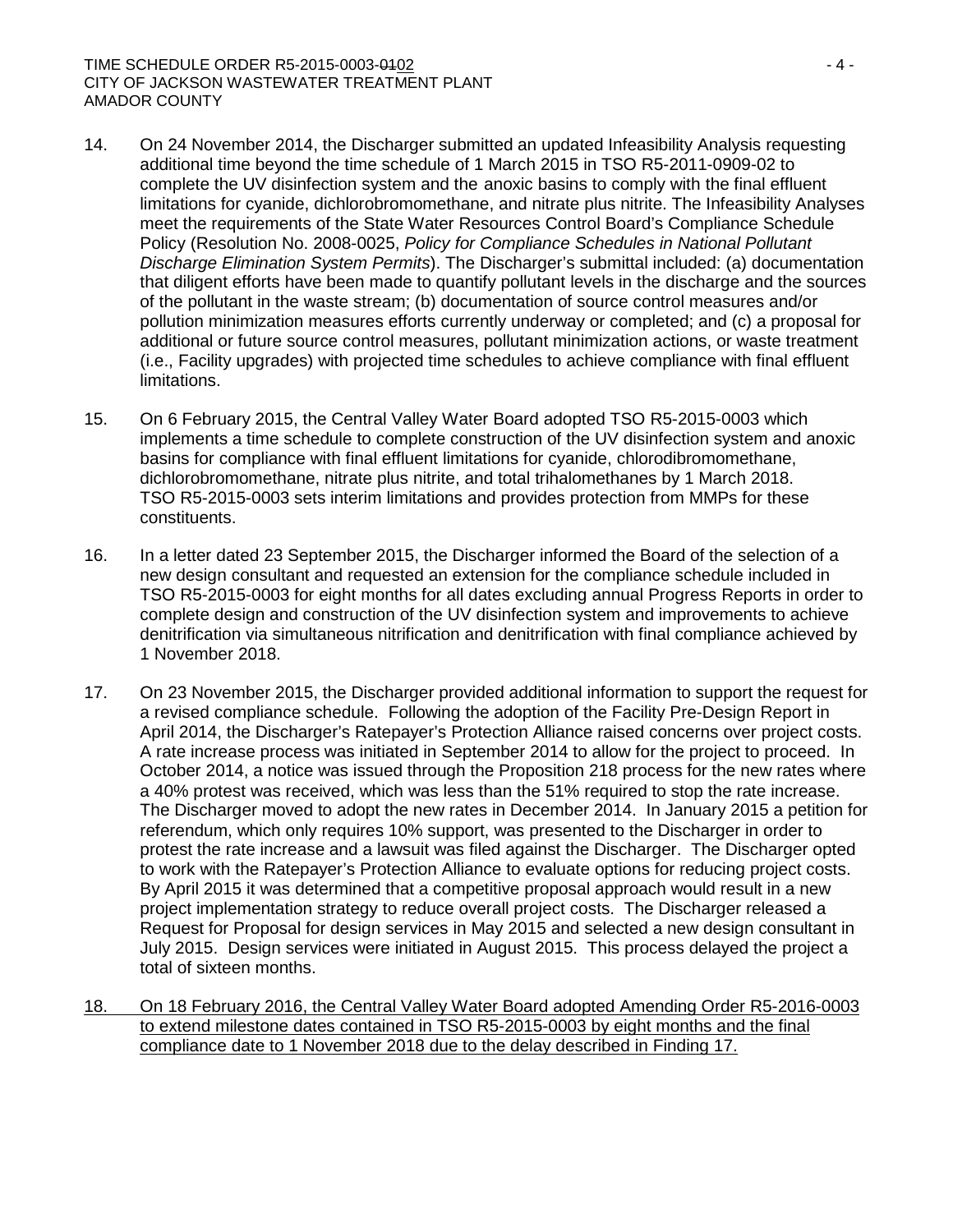- 19. On 6 August 2015, at a kickoff meeting, the Discharger and design consultant made decisions to reduce the project scope. During the pre-design phase which lasted from August 2015 to May 2016, additional reductions in the project scope were made. Changes to the project scope consist of the following items:
	- Use of simultaneous nitrification and denitrification within the oxidation ditches instead of separate denitrification.
	- Use of disk filters instead of sand filters.
	- Removal of new chemical feed, mixing, and flocculation facilities.
	- Removal of compressors and overhead crane for the UV facility.
	- Use of a canopy for the UV facility instead of a building.
	- Use of a screw press for biosolids dewatering which was previously undetermined.
- 20. After completion of the design, the Discharger required the State Water Resources Control Board's initial approval of the project funding through the Clean Water State Revolving Fund (SRF) program prior to awarding the bid for the project. Securing the final Finance Agreement (initial approval) and awarding the bid was delayed by approximately four months due to the changes listed in Finding 19 and the following events:

| Date               | Activity                                                                                                                                                                                                                                                                                                                                                                                             |  |  |  |
|--------------------|------------------------------------------------------------------------------------------------------------------------------------------------------------------------------------------------------------------------------------------------------------------------------------------------------------------------------------------------------------------------------------------------------|--|--|--|
| 27 July 2016       | SRF staff requested an addendum to CEQA documentation<br><u>due to the reduction in project scope.</u>                                                                                                                                                                                                                                                                                               |  |  |  |
| 29 August 2016     | Addendum #2 to the Final Environmental Impact Report (EIR),<br>which addresses the project scope changes contained in<br>Finding 4 and confirms that a supplemental EIR is not required,<br>is certified by the Discharger. The Discharger files a Notice of<br>Determination with Amador County.                                                                                                    |  |  |  |
| Mid-October 2016   | SRF staff complete review of the environmental portion of the<br>SRF loan.                                                                                                                                                                                                                                                                                                                           |  |  |  |
| 28 October 2016    | The Discharger issues a Request for Bids. The 6-week bidding<br><u>period ended on 9 December 2016.</u>                                                                                                                                                                                                                                                                                              |  |  |  |
| 5 December 2016    | The draft Finance Agreement from SRF is issued.                                                                                                                                                                                                                                                                                                                                                      |  |  |  |
| 5 January 2017     | Review of the bids is completed and a recommendation is<br>made by the Discharger's consultant.                                                                                                                                                                                                                                                                                                      |  |  |  |
| Early January 2017 | SRF staff request that the Discharger obtain a letter from the<br>U.S. Army Corps of Engineers stating that a 404 Permit is no<br><u>longer necessary due to the changes in planned activities.</u><br>SRF staff also question the Discharger's ability to repay the<br><b>SRF loan due to negotiations with the Central Valley Water</b><br>Board over a fine imposed for sanitary sewer overflows. |  |  |  |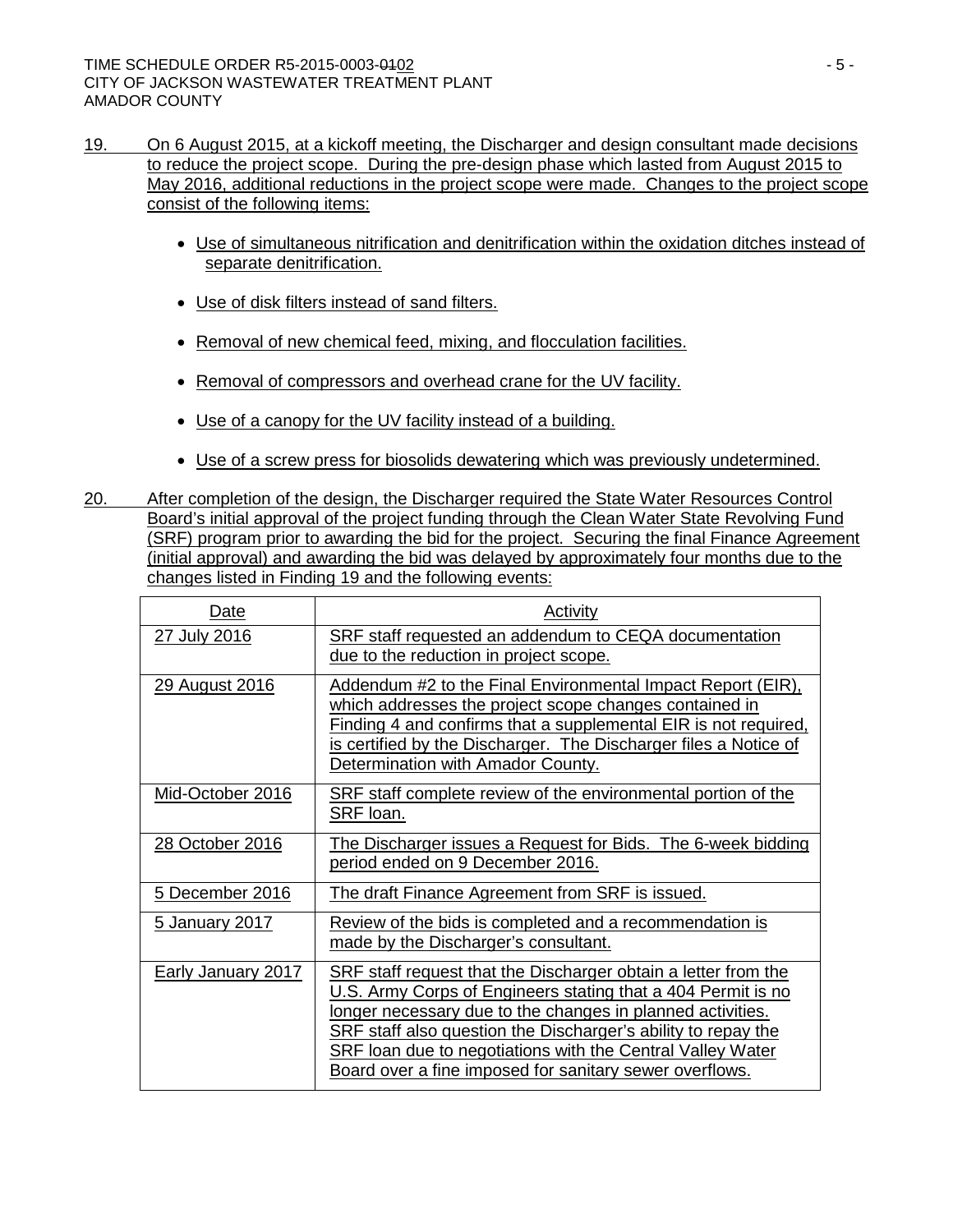### TIME SCHEDULE ORDER R5-2015-0003-0102 - 6 - CITY OF JACKSON WASTEWATER TREATMENT PLANT AMADOR COUNTY

| Date             | Activity                                                                                                                                                                                                                                                         |
|------------------|------------------------------------------------------------------------------------------------------------------------------------------------------------------------------------------------------------------------------------------------------------------|
| 1 February 2017  | The final Finance Agreement is signed after the Discharger<br>submitted a letter to SRF explaining why the 404 Permit is no<br>longer required. A separate letter to SRF from the Discharger's<br>attorney certified the Discharger's ability to repay the loan. |
| 13 February 2017 | The bid is awarded by the Discharger at the City Council<br>meeting.                                                                                                                                                                                             |

- 21. In a letter dated 26 May 2017, after an initial construction schedule was provided to the Discharger at the end of April 2017, the Discharger requested to extend all remaining milestone dates and the date for compliance with the final effluent limitations for cyanide, chlorodibromomethane, dichlorobromomethane, nitrate plus, nitrite, and total trihalomethanes in TSO R5-2015-0003-01 by seven months excluding annual Progress Reports due to the delay described in Finding 19, plus consideration of the construction schedule and any additional unforeseen delays. This Order amends the compliance schedule in TSO R5-2015-0003-01 to extend the applicable milestone dates by seven months and the date for compliance with final effluent limitations for cyanide, chlorodibromomethane, dichlorobromomethane, nitrate plus nitrate, and total trihalomethanes to 1 June 2019.
- 18.22. The Discharger cannot consistently comply with the cyanide, chlorodibromomethane, dichlorobromomethane, nitrate plus nitrite, and total trihalomethanes effluent limitations in WDRs Order R5-2013-0146-01 and must implement additional actions to reach compliance. This Order, TSO R5-2015-0003-021, contains an amended time schedule for compliance with final effluent limitations, sets interim limitations for certain constituents, and is intended to provide protection from MMPs for these constituents.

### **MANDATORY MINIMUM PENALTIES**

19.23. Water Code section 13385, subdivisions (h) and (i), requires the Central Valley Water Board to impose MMPs upon dischargers that violate certain effluent limitations. Water Code section 13385(j)(3) exempts discharges from these MMPs:

> … where the waste discharge is in compliance with either a cease and desist order issued pursuant to Section 13301 or a time schedule order issued pursuant to Section 13300 or 13308, if all the [specified] requirements are met...for the purposes of this subdivision, the time schedule may not exceed five years in length...

20.24. Per the requirements of Water Code section 13385, subdivision (i)(3), the Central Valley Water Board finds that new or modified control measures are necessary in order to comply with new or more stringent effluent limitations, and that the Discharger could not have designed, installed, and put into operation the new or modified control measures within 30 calendar days of the date that the final effluent limitations went into effect. The proposed time schedule is needed to complete designs, award bids, and begin construction of upgrades. Several phases of construction have been completed. However, additional proposed improvements include (1) conversion to UV disinfection to reduce chlorination byproducts in effluent, and (2) improvements to achieve denitrification via simultaneous nitrification and denitrification to improve compliance with nitrate plus nitrite effluent limitations.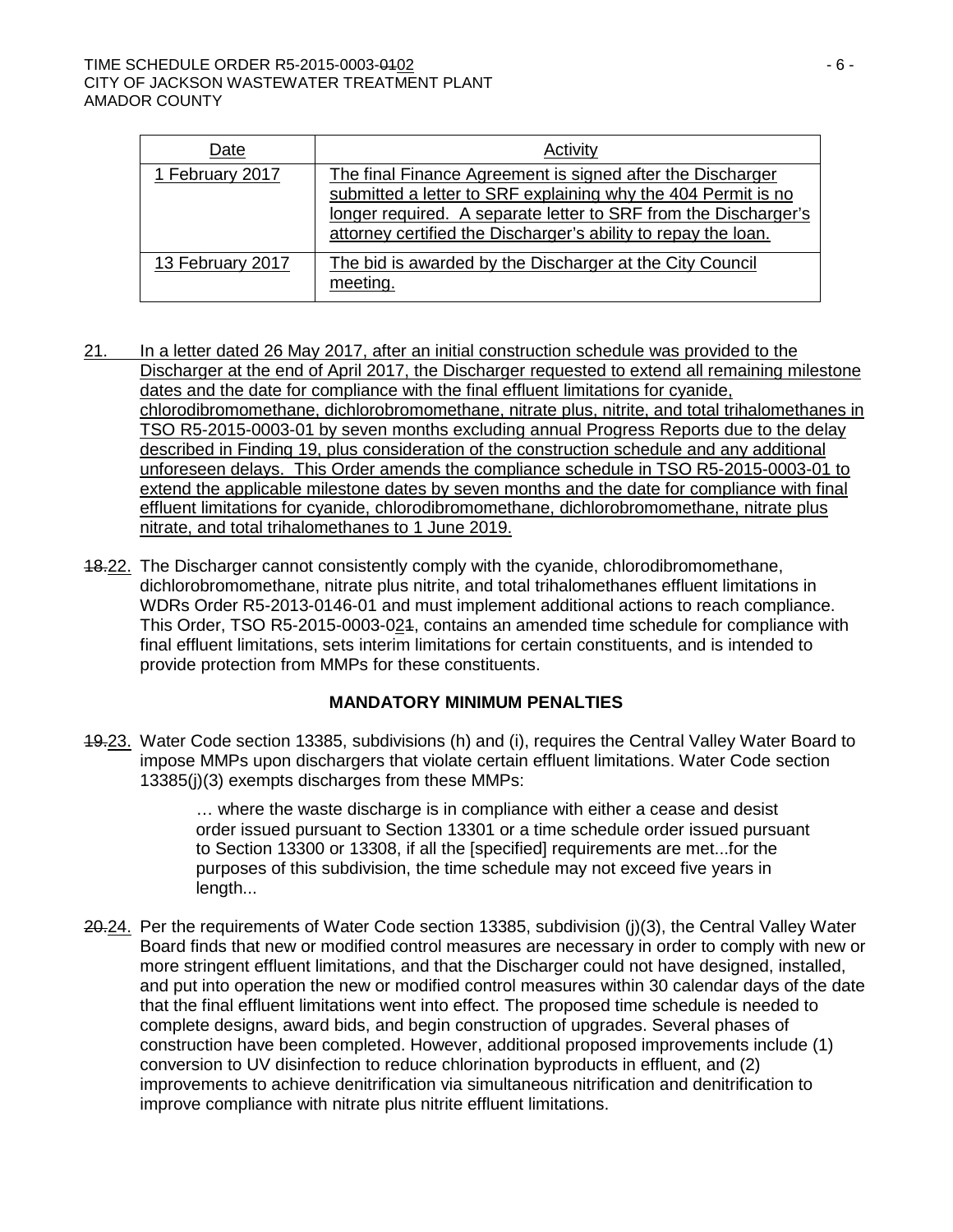- 24.25. TSOs generally may only provide protection from MMPs for up to five years. However, Water Code section 13385, subdivision ( $j(3)(C)(ii)(II)$ , authorizes the Board to grant an additional five years if the Board finds, following a public hearing, that a Discharger is making diligent progress towards bringing the waste discharge into compliance and that the additional time is necessary to comply with the effluent limitations.
- 22.26. Compliance with this TSO provides protection for the Discharger from MMPs as follows:
	- a. Chlorodibromomethane and total trihalomethanes (the sum of bromoform, chloroform, chlorodibromomethane, and dichlorobromomethane): WDRs Order R5-2013-0146-01 imposed new final effluent limits for chlorodibromomethane and total trihalomethanes that went into effect on 24 January 2014. TSO R5-2013-0147 provided the Discharger with MMP protection for chlorodibromomethane and total trihalomethanes violations from 24 January 2014 until 28 February 2018. This TSO carries forward MMP protections for these constituents through 31 May 2019 October 2018. The total time of MMP protection is 5 years, 4 months, and 7 days. This time schedule is as short as possible and does not exceed tenfive (105) years in length from the date the final effluent limitations became effective.
	- b. Cyanide and dichlorobromomethane: WDRs Order R5-2007-0133 imposed final effluent limitations for cyanide and dichlorobromomethane that became effective 18 May 2010; these limits were carried forward as final effluent limitations by WDRs Order R5-2013-0146-01. TSO R5-2011-0909-02 provided the Discharger with MMP protection for cyanide and dichlorobromomethane violations from 3 November 2011 through 28 February 2015. This TSO extends MMP protections for these constituents through 31 May 2019 October 2018. The total time of MMP protection is 7 years and 7 months. This time schedule is as short as possible and does not exceed ten (10) years in length from the date the final effluent limitations became effective.
	- c. Nitrate plus nitrite: WDRs Order R5-2013-0146-01 imposed a final effluent limitation for nitrate plus nitrite that became effective on 24 January 2014 and that was more stringent than the final effluent limitation imposed by WDRs Order R5-2007-0133 (TSO R5-2011-0909-02 provided the Discharger with MMP protection for nitrate violations from 3 November 2011 until 24 January 2014, when the more stringent nitrate plus nitrite effluent limitation became effective). After being amended, TSO R5-2011-0909-02 provided protection for nitrate plus nitrite from 24 January 2014 through 28 February 2015. This TSO extends MMP protections for this constituent through 31 May 2019<del>October 2018</del>. The total time of MMP protection is 5 years, 4 months, and 7 days. This time schedule is as short as possible and does not exceed ten (10) years in length from the date the final effluent limitations became effective.
- 23.27. The Board finds that the time schedules in Finding No. 262 are as short as possible, considering the technological, operational, and economic factors that affect the design, development, and implementation of the control measures that are necessary to comply with the effluent limitations. The Board further finds that the Discharger is making diligent progress towards bringing the waste discharge into compliance, that the additional time is necessary to comply with the effluent limitations, and that the time schedule does not exceed ten (10) years in length from the date the final effluent limitations became effective.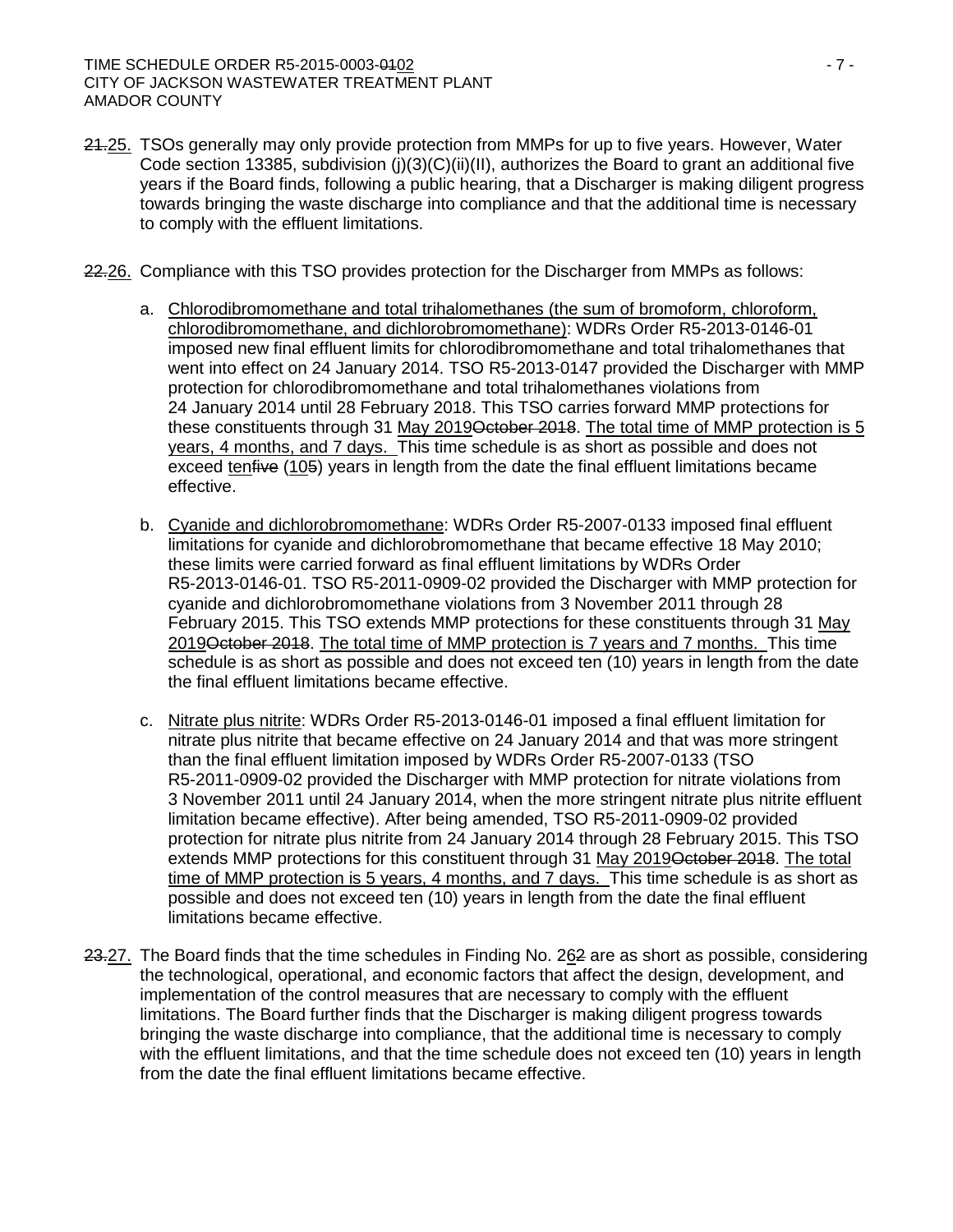- 24.28. This TSO provides a time schedule for completing the actions necessary to ensure compliance with final effluent limitations. Since the time schedule for the completion of these actions exceeds one (1) year, this TSO includes interim effluent limitations and interim requirements and dates for their achievement.
- 25.29. This TSO includes performance-based interim effluent limitations for cyanide, chlorodibromomethane, dichlorobromomethane, nitrate plus nitrite, and total trihalomethanes, which consist of average monthly and maximum daily interim effluent limits carried forward from TSOs R5-2011-0909-02 and R5-2013-0147.

| <b>Parameter</b>             | <b>Units</b> | <b>Interim AMEL</b> | <b>Interim MDEL</b> |
|------------------------------|--------------|---------------------|---------------------|
| Cyanide                      | $\mu$ g/L    | 23                  | 49                  |
| Chlorodibromomethane         | $\mu$ g/L    | 3.4                 | 6.8                 |
| Dichlorobromomethane         | $\mu$ g/L    | 21                  | 51                  |
| Nitrate plus Nitrite         | mg/L         | 151                 | 355                 |
| <b>Total Trihalomethanes</b> | µg/L         | 720                 | 1450                |

- 26.30. The Central Valley Water Board expects that the Discharger can maintain compliance with the interim effluent limitations included in this Order. Interim effluent limitations are established when compliance with the final effluent limitations cannot be achieved by the existing Facility. Discharge of constituents in concentrations in excess of the final effluent limitations, but in compliance with the interim effluent limitations, can significantly degrade water quality and adversely affect the beneficial uses of the receiving stream on a long-term basis. The interim effluent limitations, however, establish an enforceable ceiling concentration until compliance with the final effluent limitation can be achieved.
- 27.31. If an interim effluent limit contained in this Order is exceeded, then the Discharger is subject to MMPs for that particular exceedance, as it will no longer meet the exemption in Water Code section 13385, subdivision (j)(3). It is the intent of the Central Valley Water Board that a violation of an interim monthly effluent limitation subjects the Discharger to only one MMP for that monthly averaging period. In addition, a violation of an interim daily maximum effluent limit subjects the Discharger to one MMP for the day in which the sample was collected.

## **REGULATORY BASIS**

28.32. Water Code section 13300 states, in part:

Whenever a regional board finds that a discharge of waste is taking place or threatening to take place that violates or will violate requirements prescribed by the regional board, or the state board, or that the waste collection, treatment, or disposal facilities of a discharger are approaching capacity, the board may require the discharger to submit for approval of the board, with such modifications as it may deem necessary, a detailed time schedule of specific actions the discharger shall take in order to correct or prevent a violation of requirements.

29.33. Water Code section 13267 states, in part: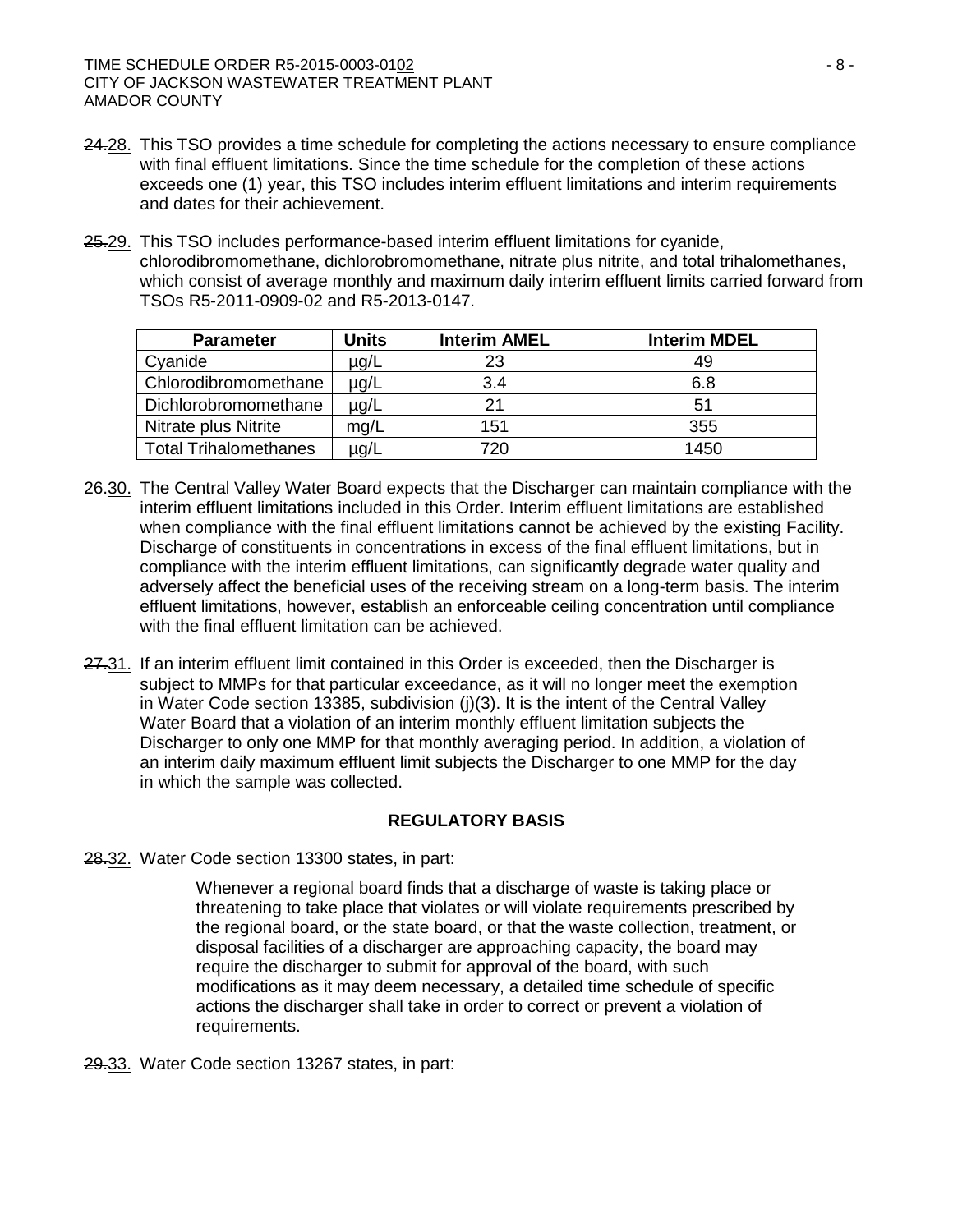In conducting an investigation … the regional board may require that any person who has discharged, discharges, or is suspected of having discharged or discharging, or who proposes to discharge waste within its region … shall furnish, under penalty of perjury, technical or monitoring program reports which the regional board requires. The burden, including costs, of these reports shall bear a reasonable relationship to the need for the report and the benefits to be obtained from the reports. In requiring those reports, the regional board shall provide the person with a written explanation with regard to the need for the reports, and shall identify the evidence that supports requiring that person to provide the reports.

- 30.34. The Discharger owns and operates the Facility. The technical and monitoring reports required by TSO R5-2015-0003-024 are necessary to determine compliance with WDRs Order R5-2013-0146-01 and with TSO R5-2015-0003-021.
- 31.35. Issuance of TSO R5-2015-0003-021 is exempt from the provisions of the California Environmental Quality Act (Pub. Resources Code, § 21000 et seq.) pursuant to Water Code section 13389, since the adoption or modification of an NPDES permit for an existing source is statutorily exempt and this Order only serves to implement a NPDES permit. (*Pacific Water Conditioning Ass'n, Inc. v. City Council of City of Riverside* (1977) 73 Cal.App.3d 546, 555-556.)
- 32.36. On 5 February 2015, in Rancho Cordova, California, after due notice to the Discharger and all other affected persons, the Central Valley Water Board conducted a public hearing at which evidence was received to consider a Time Schedule Order under Water Code section 13300 to establish a time schedule to achieve compliance with waste discharge requirements.
- 33.37. On 18 February 2016 in Rancho Cordova, California and 20 October 2017 in Redding, California, after due notice to the Discharger and all other affected persons, the Central Valley Water Board conducted a public hearing at which evidence was received to consider amending Time Schedule Order R5-2015-0003 and R5-2013-0003-01, respectively, under Water Code Section 13300 to establish a time schedule to achieve compliance with waste discharge requirements.

IT IS HEREBY ORDERED THAT, Time Schedule Order R5-2015-0003-01 is amended as shown in Amending Order R5-20176-01030003, and pursuant to Water Code sections 13300 and 13267, in order to ensure compliance with the requirements of WDRs Order R5-2013-0146-01:

1. The Discharger shall comply with the following time schedule to ensure completion of the compliance projects described in Finding 14: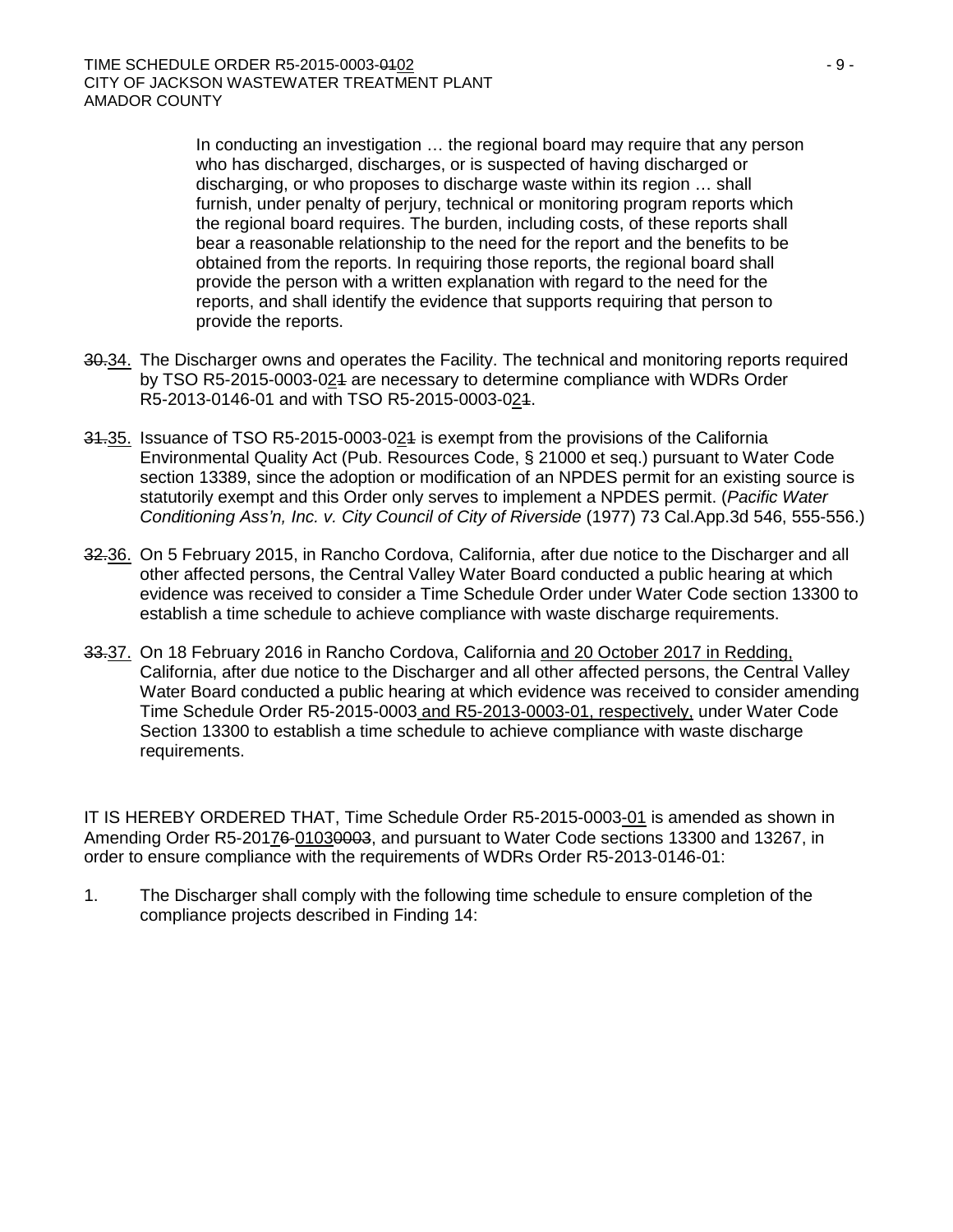### TIME SCHEDULE ORDER R5-2015-0003-0102 - 10 - CITY OF JACKSON WASTEWATER TREATMENT PLANT AMADOR COUNTY

| Task                                                                                                                                                                                                                         | <b>Compliance Date</b>               |  |  |
|------------------------------------------------------------------------------------------------------------------------------------------------------------------------------------------------------------------------------|--------------------------------------|--|--|
| Submit Progress Reports <sup>1</sup>                                                                                                                                                                                         | 31 January, annually                 |  |  |
| Submit documentation that the design is complete                                                                                                                                                                             | 31 July 2016                         |  |  |
| Submit documentation that bid has been awarded                                                                                                                                                                               | 31 October 2016                      |  |  |
| Submit documentation that conversion to UV disinfection and<br>improvements for denitrification have begun                                                                                                                   | 28 February 2017                     |  |  |
| Submit documentation that construction has completed                                                                                                                                                                         | 28 February 201931 July 2018         |  |  |
| Submit documentation of enhanced treatment process startup                                                                                                                                                                   | 31 May 2019 October 2018             |  |  |
| Submit documentation showing that the discharge fully complies with<br>the final effluent limitations for cyanide, chlorodibromomethane,<br>dichlorobromomethane, nitrate plus nitrite, and total trihalomethanes.           | 1 June 2019 <del>November 2018</del> |  |  |
| The progress reports shall detail the steps taken to comply with this Order, including documentation showing<br>completion of tasks, construction progress, evaluation of the effectiveness of the implemented measures, and |                                      |  |  |

assessment of whether additional measures are necessary to meet the compliance dates.

2. The following interim effluent limitations for cyanide, chlorodibromomethane, dichlorobromomethane, nitrate plus nitrite, and total trihalomethanes shall be effective upon adoption of this Order, and shall apply in lieu of the corresponding final effluent limitations in WDRs Order R5-2013-0146-01. The Discharger shall maintain compliance with the following interim effluent limitations through 31 May 2019<del>October 2018</del>, or when the Discharger is able to come into compliance with the final effluent limitations, whichever is sooner.

| <b>Parameter</b>             | <b>Units</b> | <b>Interim Average Monthly</b><br><b>Effluent Limitation<sup>3</sup></b> | <b>Interim Maximum Daily</b><br><b>Effluent Limitation<sup>4</sup></b> |
|------------------------------|--------------|--------------------------------------------------------------------------|------------------------------------------------------------------------|
| Cyanide                      | $\mu$ g/L    | 23                                                                       | 49                                                                     |
| Chlorodibromomethane         | µg/L         | 3.4                                                                      | 6.8                                                                    |
| Dichlorobromomethane         | µg/L         | 21                                                                       | 51                                                                     |
| Nitrate plus Nitrite         | mg/L         | 151                                                                      | 355                                                                    |
| <b>Total Trihalomethanes</b> | µg/L         | 720                                                                      | 1450                                                                   |

3. Any person signing a document submitted under this Order shall make the following certification:

> *"I certify under penalty of law that I have personally examined and am familiar with the information submitted in this document and all attachments and that, based on my knowledge and on my inquiry of those individuals immediately responsible for obtaining the information, I believe that the information is true, accurate, and complete. I am aware that there are significant penalties for submitting false information, including the possibility of fine and imprisonment."*

4. In accordance with California Business and Professions Code sections 6735, 7835, and 7835.1, engineering and geologic evaluations and judgments shall be performed by or under the direction of registered professionals competent and proficient in the fields pertinent to the required activities. All technical reports specified herein that contain work plans that describe the conduct of investigations and studies, or that contain technical